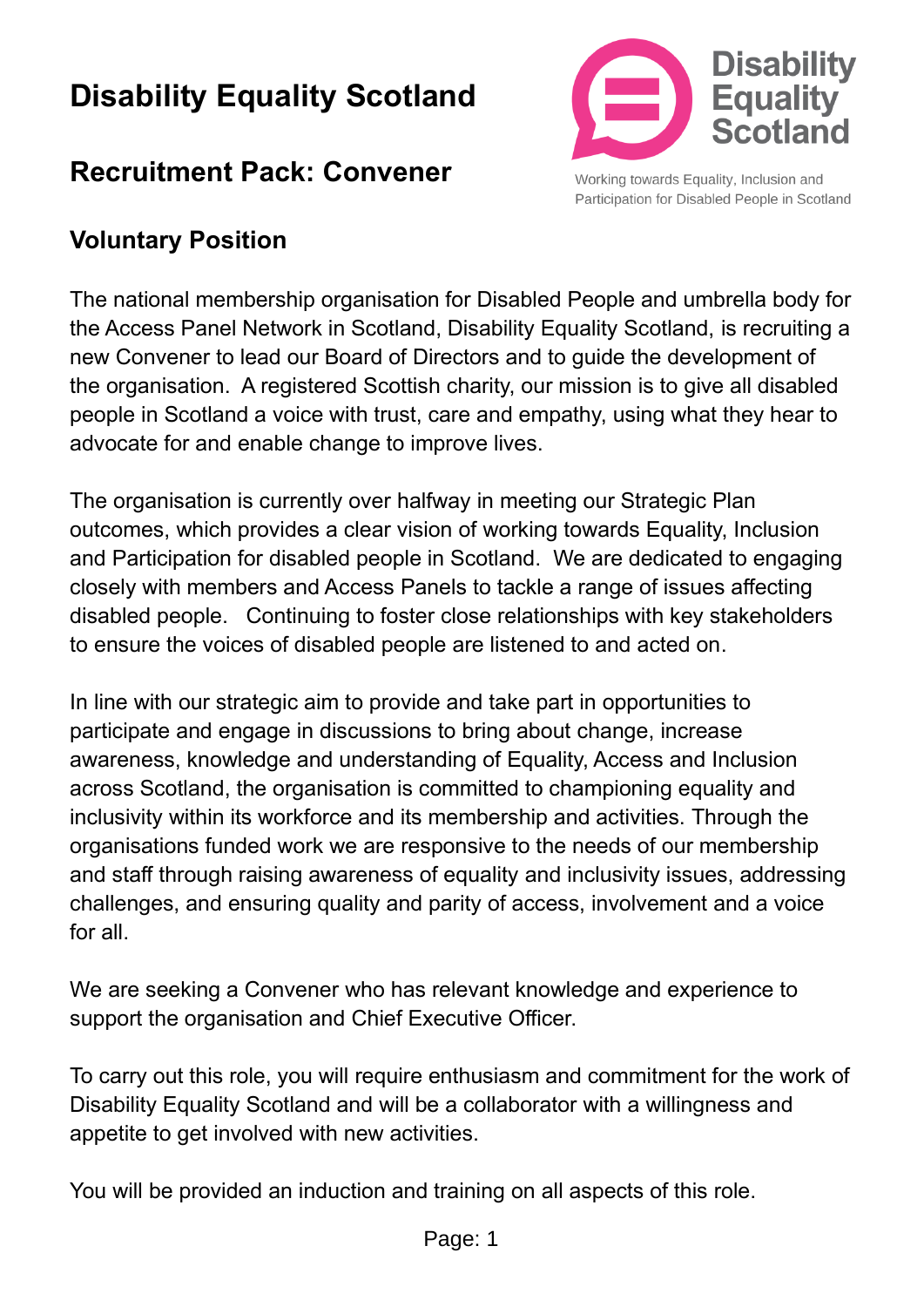Disability Equality Scotland will supply all appropriate materials.

A resolute person will be available to give you continuous support, advice and guidance. Other team members will be available for help, support and advice.

Our Board are committed to continuous learning and development and working as a team to share knowledge and experience.

This pack gives more information about the role of Convener, Disability Equality Scotland and our current governance.

#### **Governance**

Disability Equality Scotland is a registered Scottish charity.

Information on our current trustees can be found by visiting our website [https://disabilityequality.scot/meet-the-team](https://disabilityequality.scot/meet-the-team/) 

Trustees are appointed to hold office until the conclusion of the third Annual General Meeting following their appointment (a "term"). The Convener is also a trustee. Trustees are eligible for re-election provided that no-one may serve for more than six consecutive years.

#### **Duties and Responsibilities of Convener**

The Convener is responsible for leading the Board and for ensuring that it successfully discharges its overall responsibility to the organisation.

The Convener may also represent the organisation at external events and meetings, act as a financial signatory.

The Convener has a leadership role and is delegated the line-management of the Chief Executive Officer (CEO).

#### **Leading the Board:**

• Chair Board meetings effectively, enabling and encouraging contributions from all trustees, ensuring that decisions are taken in the best interests of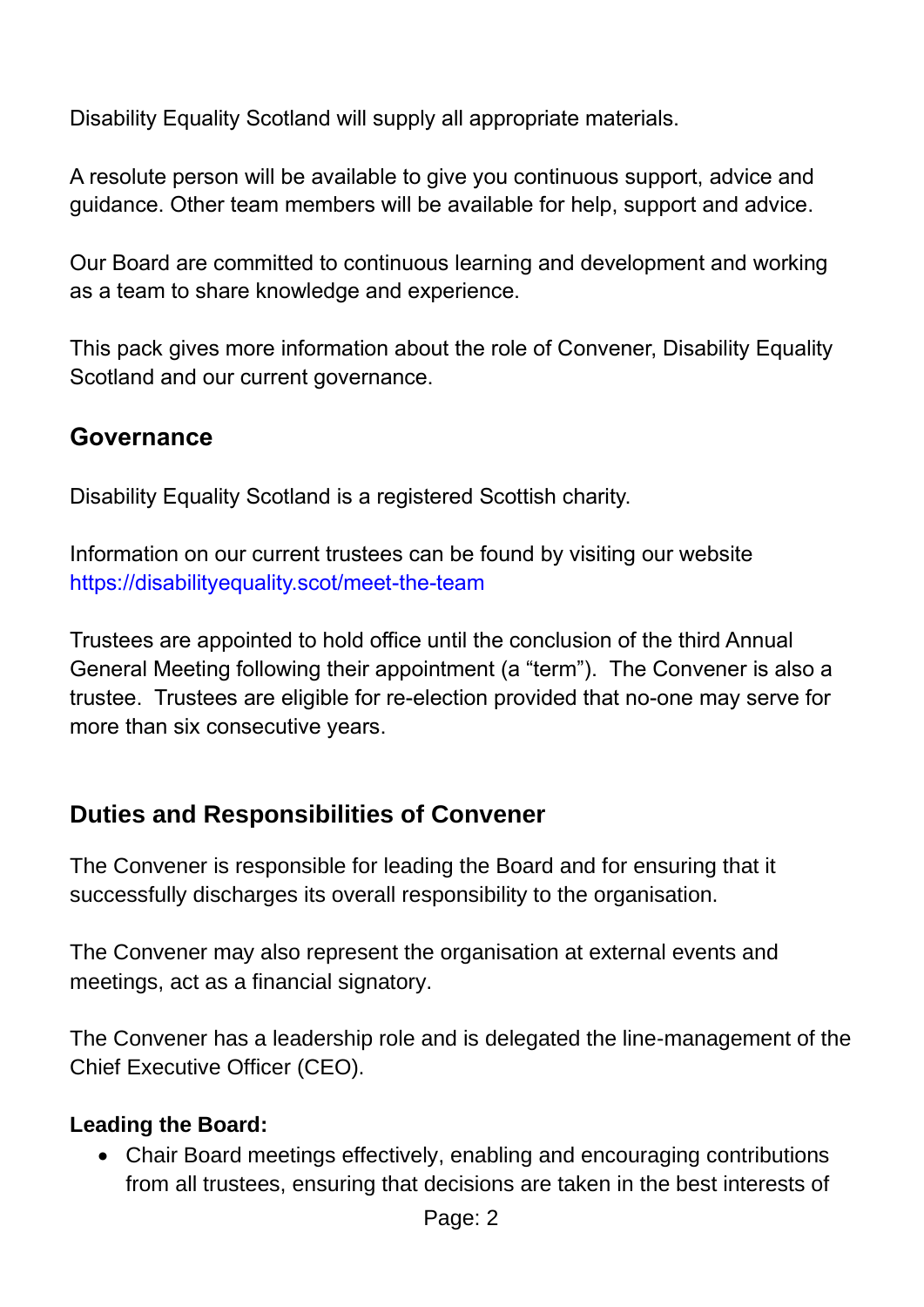the organisation

- Act as spokesperson where appropriate
- Safeguard the reputation of the organisation
- Ensure that trustees are fully engaged in decision-making and that decisions are taken in the best, long-term interests of the organisation and that the Board takes collective ownership
- Ensure the board has adequate support and is provided efficiently with all the necessary information on which to make informed decisions
- ensure that an agenda and supporting papers is prepared for each meeting (in consultation with the Company Secretary, the staff and the other Board members)

#### **Governance:**

- Ensure that the Board fulfils its duties so that it can provide effective governance and compliance with OSCR regulations
- Ensure that the organisation complies with its Article of Association and all applicable legislation and regulation
- Ensure that the Board maintains financial stability of the organisation
- Ensure that the Board is aware of and actively supports the organisation in achieving its strategic aims and mission
- Support the board to approve the annual report and accounts
- Encourage positive change and challenging discussions
- Resolve any conflicts within the Board where necessary
- Evaluate the effectiveness and progress of the board at regular intervals, including its membership, to ensure the correct balance of skills, knowledge and experience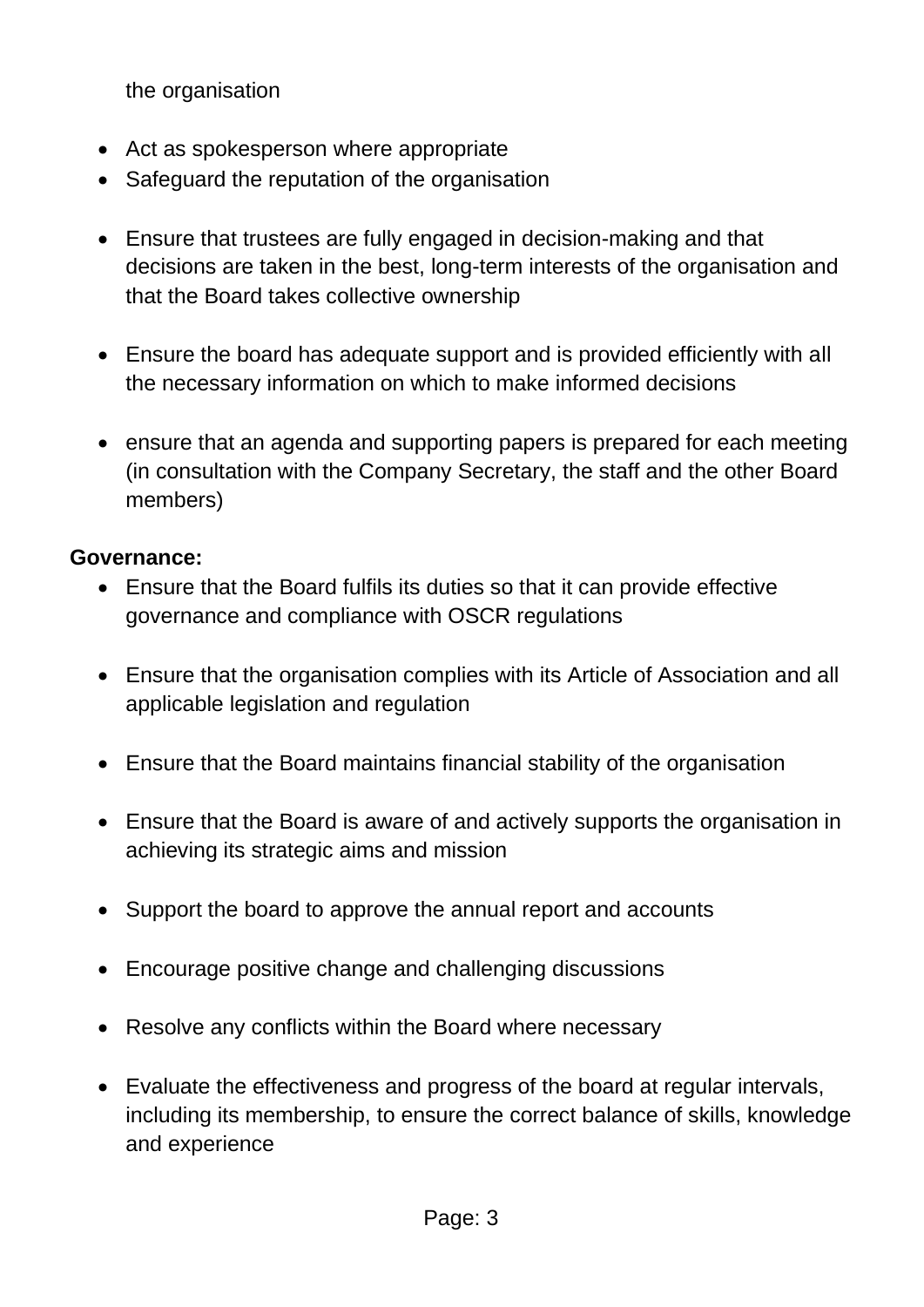## **CEO Line Management**

- Establish a strong and effective working relationship with the CEO
- Ensure a positive working relationship between the trustees and staff team
- Support the CEO as required, whilst respecting the boundaries and difference that exist between the two roles
- Provide an annual appraisal and ongoing feedback for the Director
- Provide regular support, including coaching where appropriate, and act as a guide to the CEO in their leadership of Disability Equality Scotland
- Ensure that the CEO has the opportunity for professional development and has appropriate external professional support
- Work with the CEO to ensure that trustees and staff members take appropriate actions in a timely manner on decisions made during Board meetings

#### **Essential Criteria Required for Convener Role**

- Experience as a Charity Trustee
- You will have excellent understanding and experience of equality, disability and inclusion in relation to disability.
- You will be a credible spokesperson for the organisation with the ability to communicate effectively across all levels and backgrounds.
- You will be balanced in your approach to governance, able to make good decisions and communicate your thoughts and ideas to others effectively.
- You will understand the duties and responsibilities of a Convener and work to these accordingly.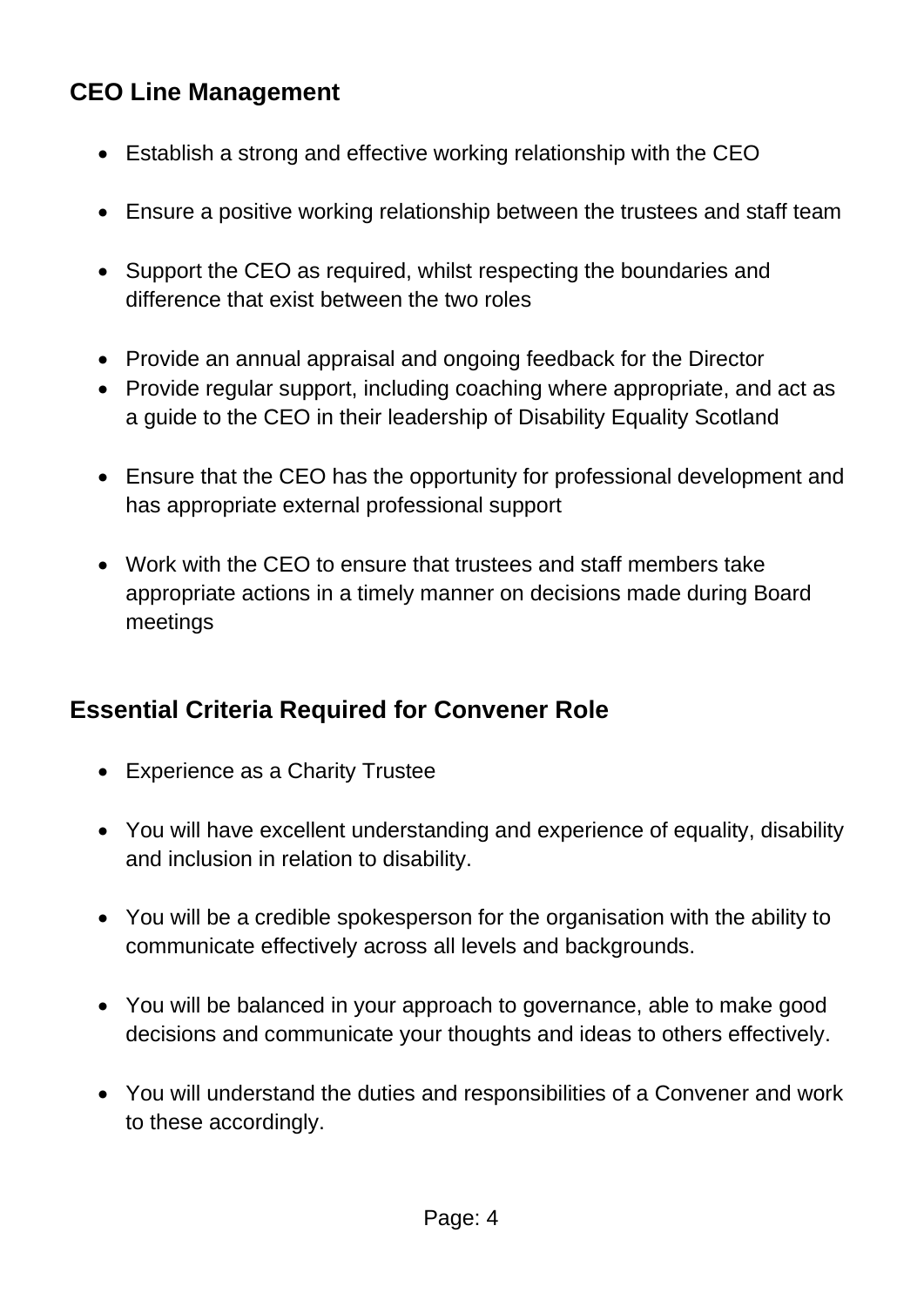- You will understand The Equality Act 2010 and promote this legislation, embedding it in your thoughts and actions.
- You will have excellent analytical skills and be capable of reading and absorbing large amounts of complex information quickly
- Excellent leadership skills and interpersonal skills with the ability to chair meetings and influence key stakeholders. Effective and skilled negotiator.

### **Desirable Criteria**

- The ability to influence high level stakeholders within Scottish Government and Scottish Parliament, the media and the charity sector
- Experience of change management and/or cultural development as demonstrated by experience in the charity sector

We welcome candidates from diverse backgrounds who can apply their experience to this demanding role.

#### **Time Commitment**

Board meetings are held quarterly, and you will be required to give a maximum of 8 days per annum.

Four days will be used for Board Meetings and 1 day for our Annual General Meeting (**August 2022**, **1pm-3pm TBC**). You will also be required to attend our Access Panel Conference, held in the Spring of each year. Further days may be necessary to allow for any interim meetings or training, which may arise over the course of the year, totalling a maximum of 8 days.

Our next Board Meeting is scheduled for 27 April 2022, 10am-12pm by Zoom. The successful applicant will be required to attend this meeting.